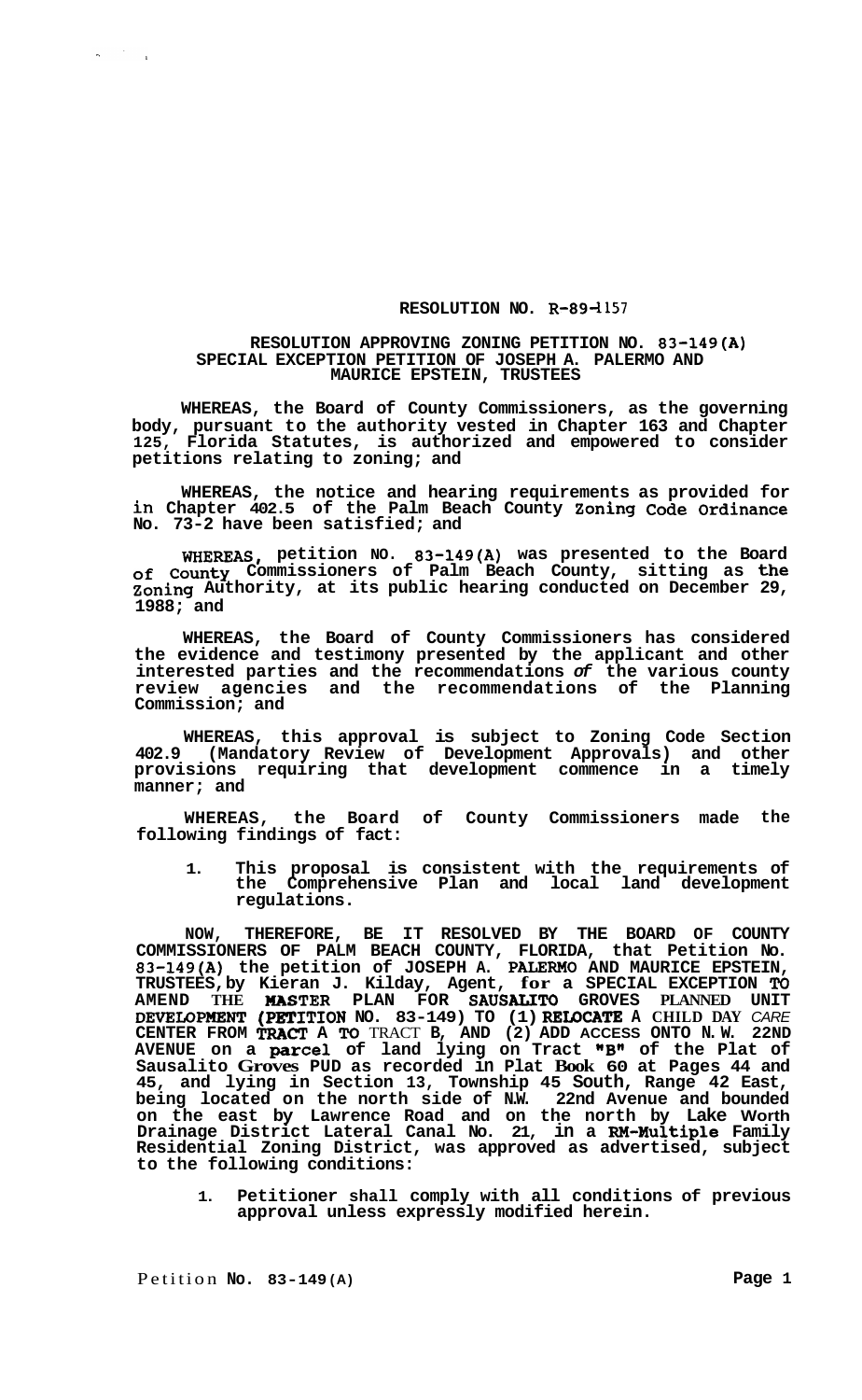- **2. Prior to certification, the master plan shall be amended to indicate the following:** 
	- **a. Deletion of the note I'Day Care Center" in the 1.13 acre recreation site located in the central portion of** *the* **planned unit development:**
	- **b. Revised open space tabular information that is cross referenced to Section 500.21.J, subsections 1 through 11. The petitioner shall clearly indicate on the master plan how the open space calculations have been derived.**
- **3. Prior to site plan certification for the day care center, the site plan shall be amended to indicate the following:** 
	- **a. All existing easements:**
	- **b. Required drop-off area that satisfies the criteria set forth by the Zoning Division;**
	- **c. All existing native vegetation to be preserved:**
	- **d. The location of all indoor play areas for all proposed structures. These areas shall be clearly delineated and cross referenced to a tabular index that indicates the minimum requirements; and**
	- **e. Ten (10) to Twelve (12) foot native canopy trees spaced twenty (20) feet on center along the northern and western property lines, supplemented with a continuous twenty-four (24) inch high hedge spaced a maximum of two (2) feet on center; and**
	- **f. Relocation of the handicap parking stall so abuts the five (5) foot wide sidewalk surrounding the facility.**
- **4. The petitioner shall install a six (6) foot high solid masonry or wood barrier along the northern and vestern property lines.**
- *5.*  **Vehicle parking shall be limited to the parking spaces designated on** *the* **approved site plan. No parking of vehicles is to be permitted in landscape areas, rights- of-way or interior drives.**
- *6.*  **The petitioner shall remove all prohibited species from the subject parcel prior to the issuance of a Certificate of Occupancy for the day care facility,**
- *7.*  **No outdoor loudspeaker system shall be allowed on-site.**
- *8.*  **Outdoor lighting used to illuminate the premises shall be low intensity, shielded and directed away from adjacent residences and shall not exceed fifteen (15) feet in height.**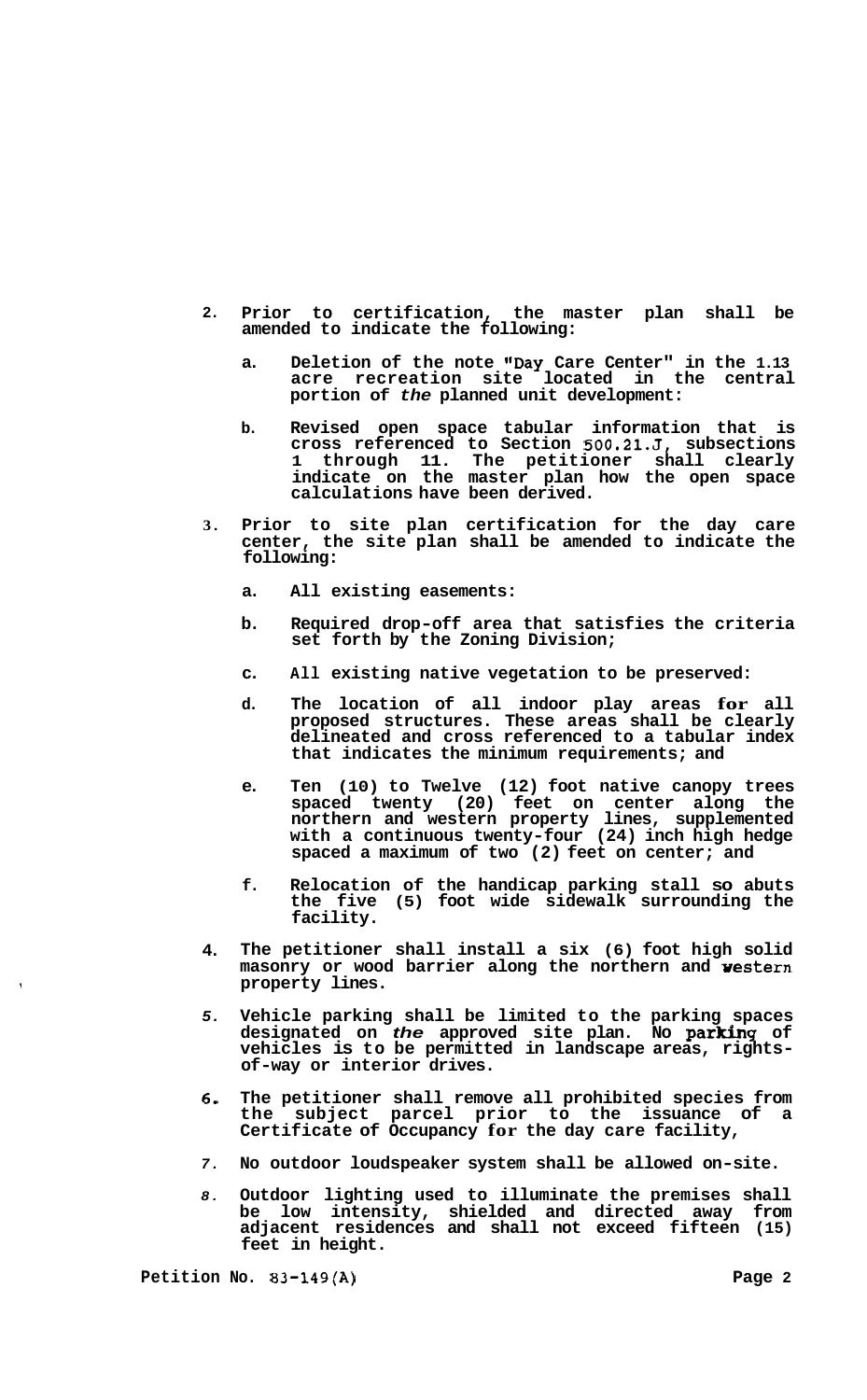- **9. The developer shall preserve existing native vegckation on site and shall incorporate the vegetation into the project design. Clearing shall be limited to the developable area, retention areas, right-of-wily and building pods. Areas of existing vegetation to be preserved shall be shown upon the approved deve:topment**  plan prior to Site Plan Review Committee certification. These preservation areas shall received **appropriate protection from damage and disturbence in accordance with Section 500.36 of the Zoning Code during the site development and construction phase.**
- **10. Concurrent with Site Plan Review Committee Meeting submittal the petitioner shall submit additional**  information relative to the vegetation **:** emoval **application. Photos of the subject site (day care parcel) shall be keyed into a reduced copy of the revised informational site plan.**
- **11. Prior to Site Plan Review Committee certification for the day care parcel, the petitioner shall redesign the site to provide one of the following:** 
	- **a. Required drop off spaces that satisfy the explicit criteria set forth by the Zoning Division's policy memo regarding day care drop-off areas; or**
	- **b. Provide adequate on site circulation which shall include a 100 foot long drop-clff area with adequate by-pass dimensions. The layout of a 360 degree turn around area will. not be**  permitted to serve as a **primary** method of **providing adequate circulation throughout the site.**

**The redesign** *of* **the site may result in a 1) reduction in square footage; and 2) elimination of required parking spaces which will subsequently affect the permit for the number of teachers and students on site.** 

- **12. Off premise signs shall not be permitted on the site.**
- **13. No** dumpster pickup shall be allowed between the hours **of 1O:OO p.m. and 1O:OO a.m.**
- **14. Use of the site shall be limited to a child day care center with hours of operation limited to 6:OO a.m. to**  *7:OO* **p.m., Xonday through Saturday.**
- **15 A maximum of one access point shall be permitted from Lawrence Road.**
- **16.**  Sewer service is available to the property. Therefore, **no septic tank shall be permitted on the site.**

Petition **No. 83-149 (A) Page 3** 

 $\ddot{\phantom{0}}$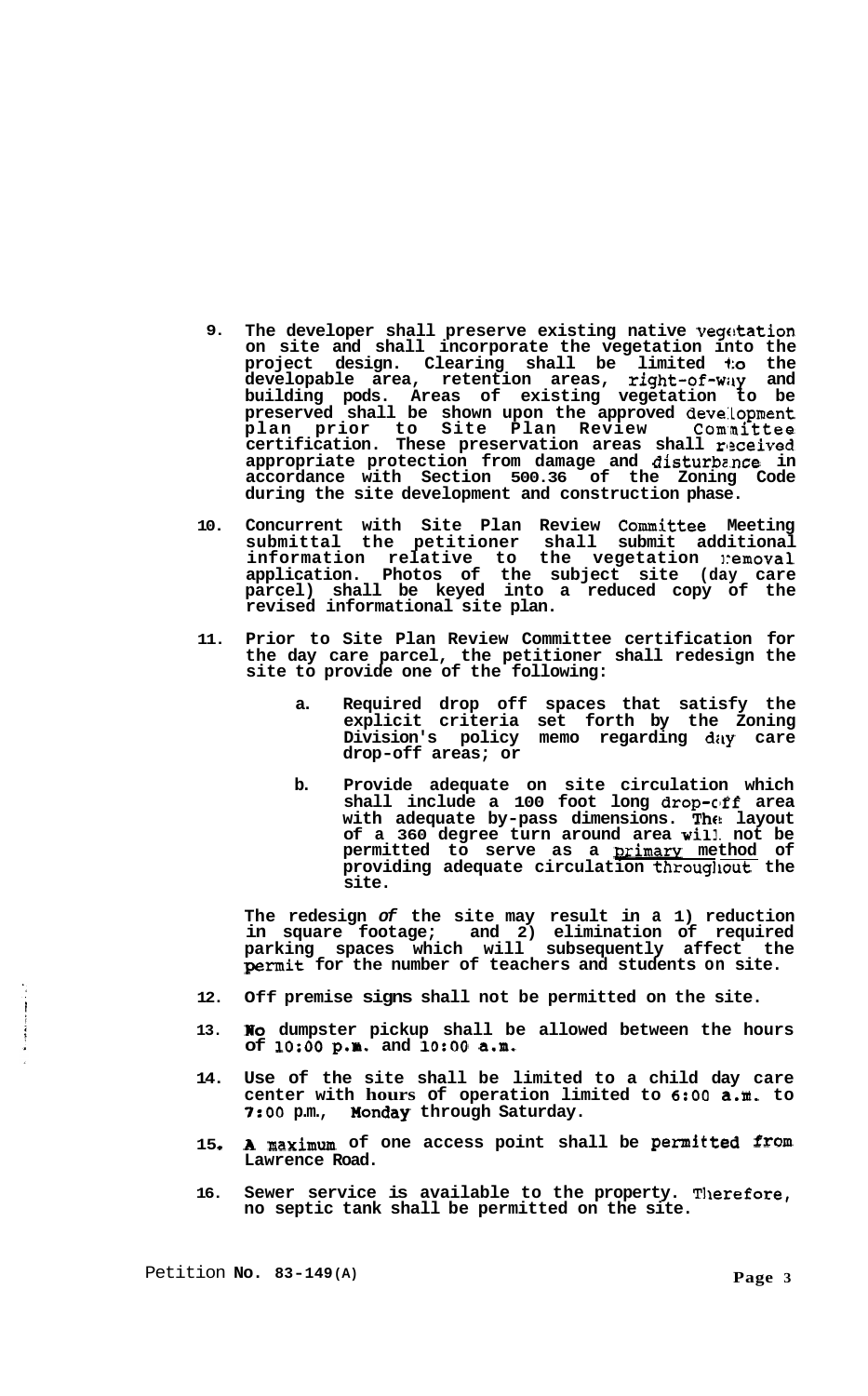- **17. Water service is available to the property, The]:efore, no well shall be permitted on the site to lmovide potable water.**
- **18. The petitioner shall:** 
	- **a) Extend the proposed left turn lane, north a:?proach on Lawrence Road at N.W. 22nd Avenue to provide for a left turn lane, south approach on Lawrence Road at the project's entrance road:**
	- b) Construct a right turn lane, north approach on **Lawrence Road at the project's entrance road:**
	- c) Construct a left turn lane, west approach on N.W. **22nd Avenue at the project 's entrance road concurrent with onsite paving and d:cainage**  concurrent with onsite paving and drainage improvements. Construction shall be completed **concurrent with the construction** of **the project's entrance road onto N.W. 22nd Avenue and Lawrence Road. This turn lane shall be constructed pith the current construction by Palm Beach County for N.W. 22nd Avenue from Military Trail to Lawrence Road. This property owner shall be responsible for any and all change orders.**
- **19. The petitioner shall pay a Fair Share Fee in thc! amount and manner required by the "Fair Share Contribu1:ion** for **Road Improvements Ordinance" as it presently exists or as it may from time to time be amended.**
- **20. Failure to comply with the conditions herein ma:{ result**  in the denial or revocation of a building permit; the **issuance** *of* **a stop work order: the denial of a Certificate of Occupancy on any building or structure: or the denial or revocation of any permit or approval for any developer-owner, commercial-owner, lessee, or user of the subject property. Appeals from such action may be taken to the Palm Beach County Board of Adjustment or as otherwise provided in the Palm Beach County Zoning Code.**
- **2 1. The property owner shall plat the subject property in accordance with provisions of Palm Beach County's Subdivision Platting Ordinance 73-4 as amended.**
- **22. The petitioner shall provide a speed barrier within the northwest portion of the parking area. This speed barrier shall be orientated in a north to south direction.**